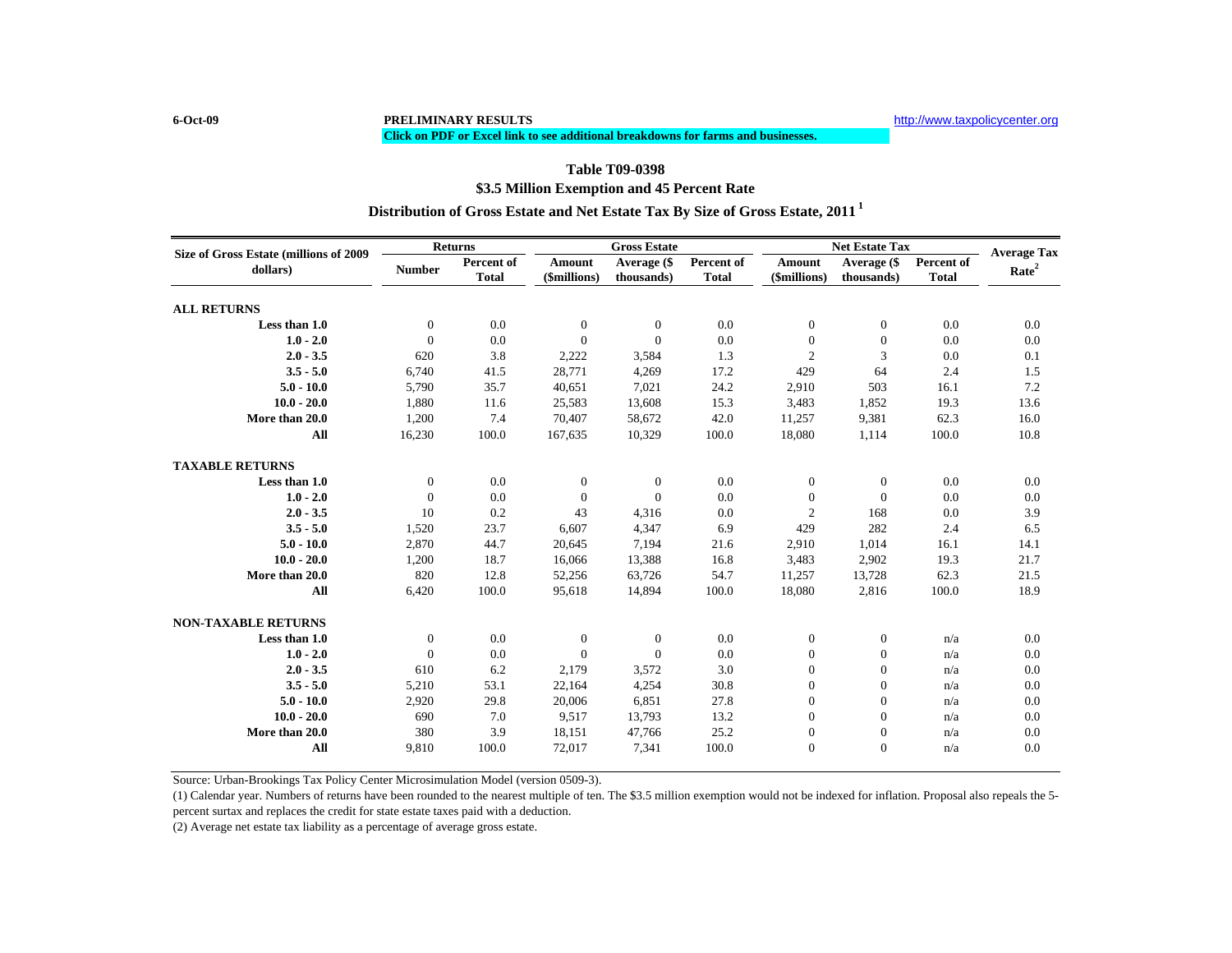**6-Oct-09 PRELIMINARY RESULTS**

## **Table T09-0398Distribution of Gross Estate and Net Estate Tax By Size of Gross Estate, 2011<sup>1</sup> \$3.5 Million Exemption and 45 Percent Rate Farms and Businesses Under \$5 Million2**

| Size of Gross Estate (millions of 2009<br>dollars) | <b>Returns</b> |                            | <b>Gross Estate</b>           |                           |                            | <b>Net Estate Tax</b>  |                           |                            | <b>Average Tax</b> |
|----------------------------------------------------|----------------|----------------------------|-------------------------------|---------------------------|----------------------------|------------------------|---------------------------|----------------------------|--------------------|
|                                                    | <b>Number</b>  | Percent of<br><b>Total</b> | <b>Amount</b><br>(\$millions) | Average (\$<br>thousands) | Percent of<br><b>Total</b> | Amount<br>(\$millions) | Average (\$<br>thousands) | Percent of<br><b>Total</b> | Rate <sup>3</sup>  |
| <b>ALL RETURNS</b>                                 |                |                            |                               |                           |                            |                        |                           |                            |                    |
| Less than 1.0                                      | $\mathbf{0}$   | 0.0                        | $\overline{0}$                | $\overline{0}$            | 0.0                        | $\overline{0}$         | $\overline{0}$            | 0.0                        | 0.0                |
| $1.0 - 2.0$                                        | $\mathbf{0}$   | 0.0                        | $\overline{0}$                | $\Omega$                  | 0.0                        | $\theta$               | $\mathbf{0}$              | 0.0                        | 0.0                |
| $2.0 - 3.5$                                        | 20             | 2.2                        | 86                            | 4,292                     | 1.9                        | $\overline{0}$         | $\mathbf{0}$              | 0.0                        | 0.0                |
| $3.5 - 5.0$                                        | 590            | 64.1                       | 2,483                         | 4,208                     | 54.0                       | $\overline{4}$         | 6                         | 4.7                        | 0.1                |
| $5.0 - 10.0$                                       | 300            | 32.6                       | 2,027                         | 6,756                     | 44.1                       | 72                     | 238                       | 95.3                       | 3.5                |
| All                                                | 920            | 100.0                      | 4,595                         | 4,995                     | 100.0                      | 75                     | 82                        | 100.0                      | 1.6                |
| <b>TAXABLE RETURNS</b>                             |                |                            |                               |                           |                            |                        |                           |                            |                    |
| Less than 1.0                                      | $\mathbf{0}$   | 0.0                        | $\overline{0}$                | $\overline{0}$            | 0.0                        | $\boldsymbol{0}$       | $\overline{0}$            | 0.0                        | 0.0                |
| $1.0 - 2.0$                                        | $\mathbf{0}$   | 0.0                        | $\overline{0}$                | $\Omega$                  | 0.0                        | $\theta$               | $\mathbf{0}$              | 0.0                        | 0.0                |
| $2.0 - 3.5$                                        | $\mathbf{0}$   | 0.0                        |                               | $\Omega$                  | 0.2                        | $\overline{0}$         | $\Omega$                  | 0.0                        | 0.0                |
| $3.5 - 5.0$                                        | 40             | 36.4                       | 158                           | 3,956                     | 23.8                       | $\overline{4}$         | 88                        | 4.7                        | 2.2                |
| $5.0 - 10.0$                                       | 70             | 63.6                       | 504                           | 7,203                     | 76.0                       | 72                     | 1,022                     | 95.3                       | 14.2               |
| All                                                | 110            | 100.0                      | 664                           | 6,034                     | 100.0                      | 75                     | 682                       | 100.0                      | 11.3               |
| <b>NON-TAXABLE RETURNS</b>                         |                |                            |                               |                           |                            |                        |                           |                            |                    |
| Less than 1.0                                      | $\mathbf{0}$   | 0.0                        | $\overline{0}$                | $\overline{0}$            | 0.0                        | $\boldsymbol{0}$       | $\boldsymbol{0}$          | n/a                        | 0.0                |
| $1.0 - 2.0$                                        | $\mathbf{0}$   | 0.0                        | $\overline{0}$                | $\Omega$                  | 0.0                        | $\theta$               | $\mathbf{0}$              | n/a                        | 0.0                |
| $2.0 - 3.5$                                        | 20             | 2.5                        | 85                            | 4,227                     | 2.2                        | $\overline{0}$         | $\overline{0}$            | n/a                        | 0.0                |
| $3.5 - 5.0$                                        | 550            | 67.9                       | 2,325                         | 4,226                     | 59.1                       | $\overline{0}$         | $\overline{0}$            | n/a                        | 0.0                |
| $5.0 - 10.0$                                       | 240            | 29.6                       | 1,522                         | 6,343                     | 38.7                       | $\boldsymbol{0}$       | $\boldsymbol{0}$          | n/a                        | 0.0                |
| All                                                | 810            | 100.0                      | 3,932                         | 4,854                     | 100.0                      | $\overline{0}$         | $\overline{0}$            | n/a                        | 0.0                |

Source: Urban-Brookings Tax Policy Center Microsimulation Model (version 0509-3).

(1) Calendar year. Numbers of returns have been rounded to the nearest multiple of ten. The \$3.5 million exemption would not be indexed for inflation. Proposal also repeals the 5 percent surtax and replaces the credit for state estate taxes paid with a deduction.

(2) Estate tax returns where farm and business assets represent at least half of gross estate and these assets total no more than \$5 million.

(3) Average net estate tax liability as a percentage of average gross estate.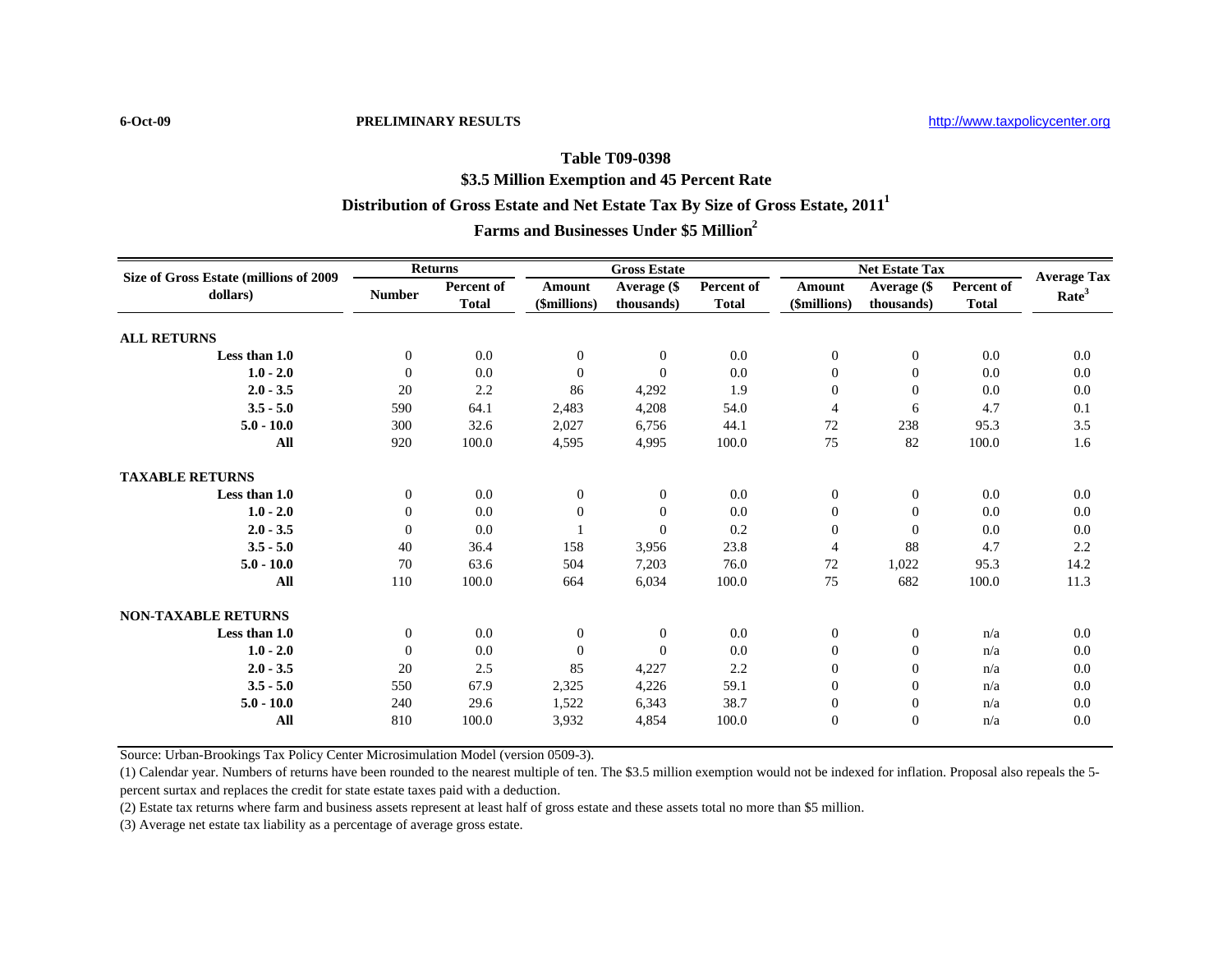## **Table T09-0398 Distribution of Gross Estate and Net Estate Tax By Size of Gross Estate, 2011<sup>1</sup> \$3.5 Million Exemption and 45 Percent Rate**

**Farms and Businesses<sup>2</sup>**

| Size of Gross Estate (millions of 2009<br>dollars) | Returns       |                            | <b>Gross Estate</b>           |                           |                            | <b>Net Estate Tax</b>         |                           |                            | <b>Average Tax</b> |
|----------------------------------------------------|---------------|----------------------------|-------------------------------|---------------------------|----------------------------|-------------------------------|---------------------------|----------------------------|--------------------|
|                                                    | <b>Number</b> | Percent of<br><b>Total</b> | <b>Amount</b><br>(\$millions) | Average (\$<br>thousands) | Percent of<br><b>Total</b> | <b>Amount</b><br>(\$millions) | Average (\$<br>thousands) | Percent of<br><b>Total</b> | Rate <sup>3</sup>  |
| <b>ALL RETURNS</b>                                 |               |                            |                               |                           |                            |                               |                           |                            |                    |
| Less than 1.0                                      | $\mathbf{0}$  | 0.0                        | $\mathbf{0}$                  | $\mathbf{0}$              | 0.0                        | $\overline{0}$                | $\overline{0}$            | 0.0                        | 0.0                |
| $1.0 - 2.0$                                        | $\mathbf{0}$  | 0.0                        | $\Omega$                      | $\Omega$                  | 0.0                        | $\boldsymbol{0}$              | $\boldsymbol{0}$          | 0.0                        | 0.0                |
| $2.0 - 3.5$                                        | 20            | 1.2                        | 86                            | 4,292                     | 0.3                        | $\mathbf{0}$                  | $\mathbf{0}$              | 0.0                        | 0.0                |
| $3.5 - 5.0$                                        | 590           | 36.6                       | 2,483                         | 4,208                     | 9.3                        | $\overline{4}$                | 6                         | 0.1                        | 0.1                |
| $5.0 - 10.0$                                       | 410           | 25.5                       | 2,902                         | 7,077                     | 10.8                       | 98                            | 240                       | 3.4                        | 3.4                |
| $10.0 - 20.0$                                      | 200           | 12.4                       | 2,736                         | 13,682                    | 10.2                       | 239                           | 1,197                     | 8.2                        | 8.7                |
| More than 20.0                                     | 390           | 24.2                       | 18,597                        | 47,685                    | 69.4                       | 2,582                         | 6,622                     | 88.3                       | 13.9               |
| All                                                | 1,610         | 100.0                      | 26,804                        | 16,648                    | 100.0                      | 2,924                         | 1,816                     | 100.0                      | 10.9               |
| <b>TAXABLE RETURNS</b>                             |               |                            |                               |                           |                            |                               |                           |                            |                    |
| Less than 1.0                                      | $\mathbf{0}$  | 0.0                        | $\mathbf{0}$                  | $\mathbf{0}$              | 0.0                        | $\mathbf{0}$                  | $\mathbf{0}$              | 0.0                        | 0.0                |
| $1.0 - 2.0$                                        | $\mathbf{0}$  | 0.0                        | $\Omega$                      | $\Omega$                  | 0.0                        | $\boldsymbol{0}$              | $\mathbf{0}$              | 0.0                        | 0.0                |
| $2.0 - 3.5$                                        | $\Omega$      | 0.0                        |                               | $\Omega$                  | 0.0                        | $\mathbf{0}$                  | $\Omega$                  | 0.0                        | 0.0                |
| $3.5 - 5.0$                                        | 40            | 7.7                        | 158                           | 3,956                     | 1.0                        | $\overline{4}$                | 88                        | 0.1                        | 2.2                |
| $5.0 - 10.0$                                       | 90            | 17.3                       | 727                           | 8,082                     | 4.5                        | 98                            | 1,094                     | 3.4                        | 13.5               |
| $10.0 - 20.0$                                      | 110           | 21.2                       | 1,475                         | 13,412                    | 9.1                        | 239                           | 2,176                     | 8.2                        | 16.2               |
| More than 20.0                                     | 280           | 53.8                       | 13,801                        | 49,289                    | 85.4                       | 2,582                         | 9,223                     | 88.3                       | 18.7               |
| All                                                | 520           | 100.0                      | 16,163                        | 31,083                    | 100.0                      | 2,924                         | 5,623                     | 100.0                      | 18.1               |
| <b>NON-TAXABLE RETURNS</b>                         |               |                            |                               |                           |                            |                               |                           |                            |                    |
| Less than 1.0                                      | $\mathbf{0}$  | 0.0                        | $\mathbf{0}$                  | $\mathbf{0}$              | 0.0                        | $\mathbf{0}$                  | $\mathbf{0}$              | n/a                        | 0.0                |
| $1.0 - 2.0$                                        | $\mathbf{0}$  | 0.0                        | $\Omega$                      | $\Omega$                  | 0.0                        | $\boldsymbol{0}$              | $\boldsymbol{0}$          | n/a                        | 0.0                |
| $2.0 - 3.5$                                        | 20            | 1.9                        | 85                            | 4,227                     | 0.8                        | $\boldsymbol{0}$              | $\boldsymbol{0}$          | n/a                        | 0.0                |
| $3.5 - 5.0$                                        | 550           | 50.9                       | 2,325                         | 4,226                     | 21.8                       | $\boldsymbol{0}$              | $\boldsymbol{0}$          | n/a                        | 0.0                |
| $5.0 - 10.0$                                       | 310           | 28.7                       | 2,174                         | 7,014                     | 20.4                       | $\Omega$                      | $\overline{0}$            | n/a                        | 0.0                |
| $10.0 - 20.0$                                      | 90            | 8.3                        | 1,261                         | 14,011                    | 11.9                       | $\mathbf{0}$                  | $\overline{0}$            | n/a                        | 0.0                |
| More than 20.0                                     | 100           | 9.3                        | 4,796                         | 47,961                    | 45.1                       | $\boldsymbol{0}$              | $\boldsymbol{0}$          | n/a                        | 0.0                |
| All                                                | 1,080         | 100.0                      | 10,641                        | 9,852                     | 100.0                      | $\mathbf{0}$                  | $\overline{0}$            | n/a                        | 0.0                |

Source: Urban-Brookings Tax Policy Center Microsimulation Model (version 0509-3).

(1) Calendar year. Numbers of returns have been rounded to the nearest multiple of ten. The \$3.5 million exemption would not be indexed for inflation. Proposal also repeals the 5 percent surtax and replaces the credit for state estate taxes paid with a deduction.

(2) Estate tax returns where farm and business assets represent at least half of gross estate.

(3) Average net estate tax liability as a percentage of average gross estate.